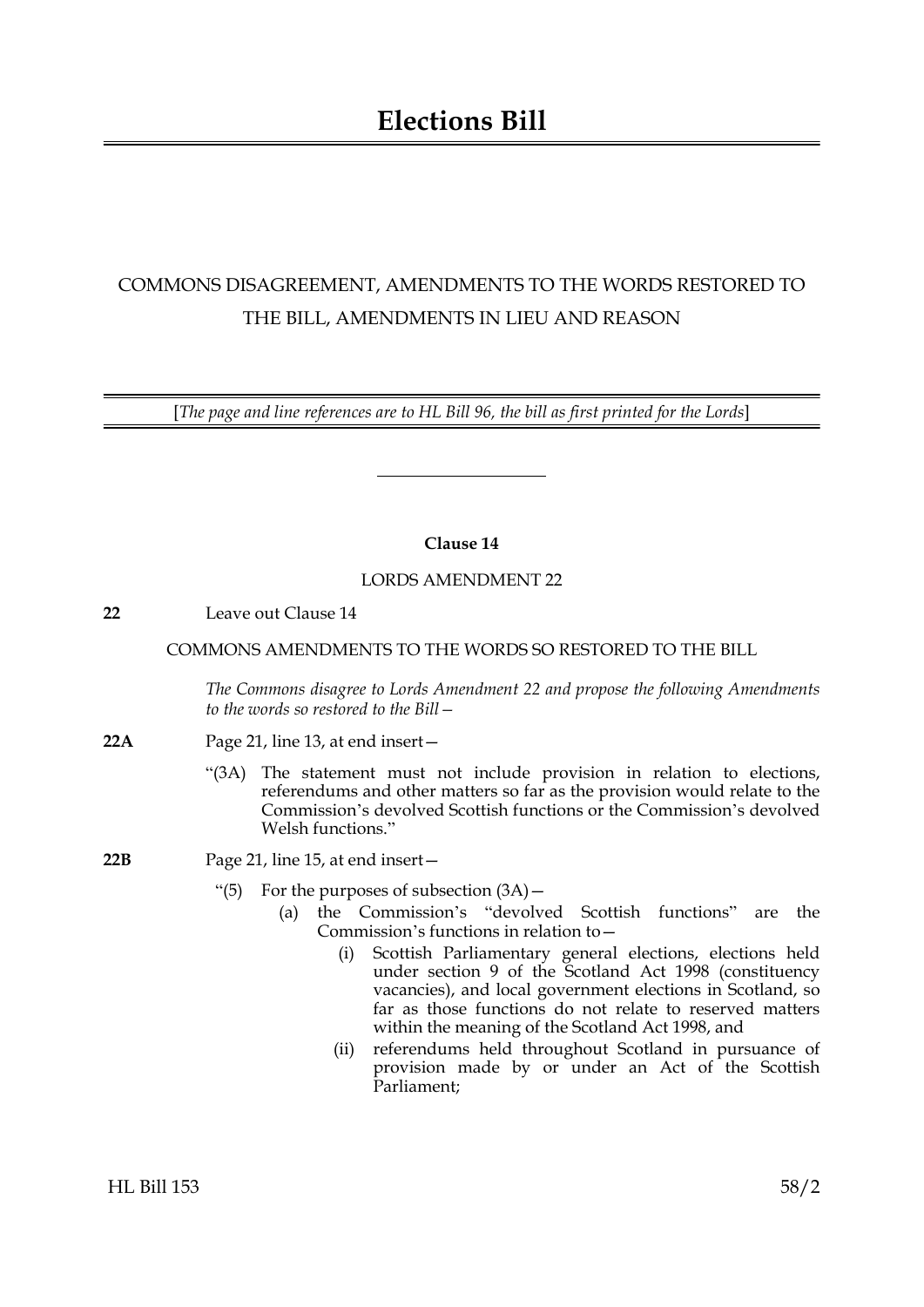- (b) the Commission's "devolved Welsh functions" are the Commission's functions in relation to
	- general elections of members of Senedd Cymru,
	- (ii) elections held under section 10 of the Government of Wales Act 2006 (elections for Senedd constituency vacancies),
	- (iii) local government elections in Wales, and
	- (iv) referendums held under Part 2 of the Local Government Act 2000 or Part 4 of the Local Government (Wales) Measure 2011 (referendums relating to local authority executive arrangements),

so far as those functions do not relate to reserved matters within the meaning of the Government of Wales Act 2006."

- **22C** Page 22, line 14, leave out "Public Administration and Constitutional Affairs" and insert "Levelling Up, Housing and Communities"
- **22D** Page 22, leave out lines 15 to 18
- **22E** Page 22, line 34, leave out from beginning to end of line 16 on page 23
- **22F** Page 23, line 21, leave out "Public Administration and Constitutional Affairs" and insert "Levelling Up, Housing and Communities"
- **22G** Page 23, line 25, leave out "Public Administration and Constitutional Affairs" and insert "Levelling Up, Housing and Communities"
- **22H** Page 25, line 16, leave out "Public Administration and Constitutional Affairs" and insert "Levelling Up, Housing and Communities"
- **22I** Page 25, leave out lines 17 to 22

#### **Clause 15**

### LORDS AMENDMENT 23

**23** Leave out Clause 15

## COMMONS DISAGREEMENT AND AMENDMENTS IN LIEU

*The Commons disagree to Lords Amendment 23 but propose amendments 23A, 23B, 23C, 23D, 23E, 23F, 23G, 23H, 23I, 23J, and 23K as amendments in lieu of Lords Amendments 22 and 23—*

- **23A** Page 21, line 13, at end insert—
	- "(3A) In preparing the statement, the Secretary of State must have regard to the duties imposed on the Commission by section 145(1) (duties with respect to compliance with controls imposed by this Act).
	- (3B) The statement must not contain provision about the carrying out by the Commission of their functions under Schedule 19B (investigatory powers) or Schedule 19C (civil sanctions) in relation to a particular person."
- **23B** Page 22, line 23, at end insert—
	- "(aa) must prepare a report containing the Secretary of State's response to the consultation."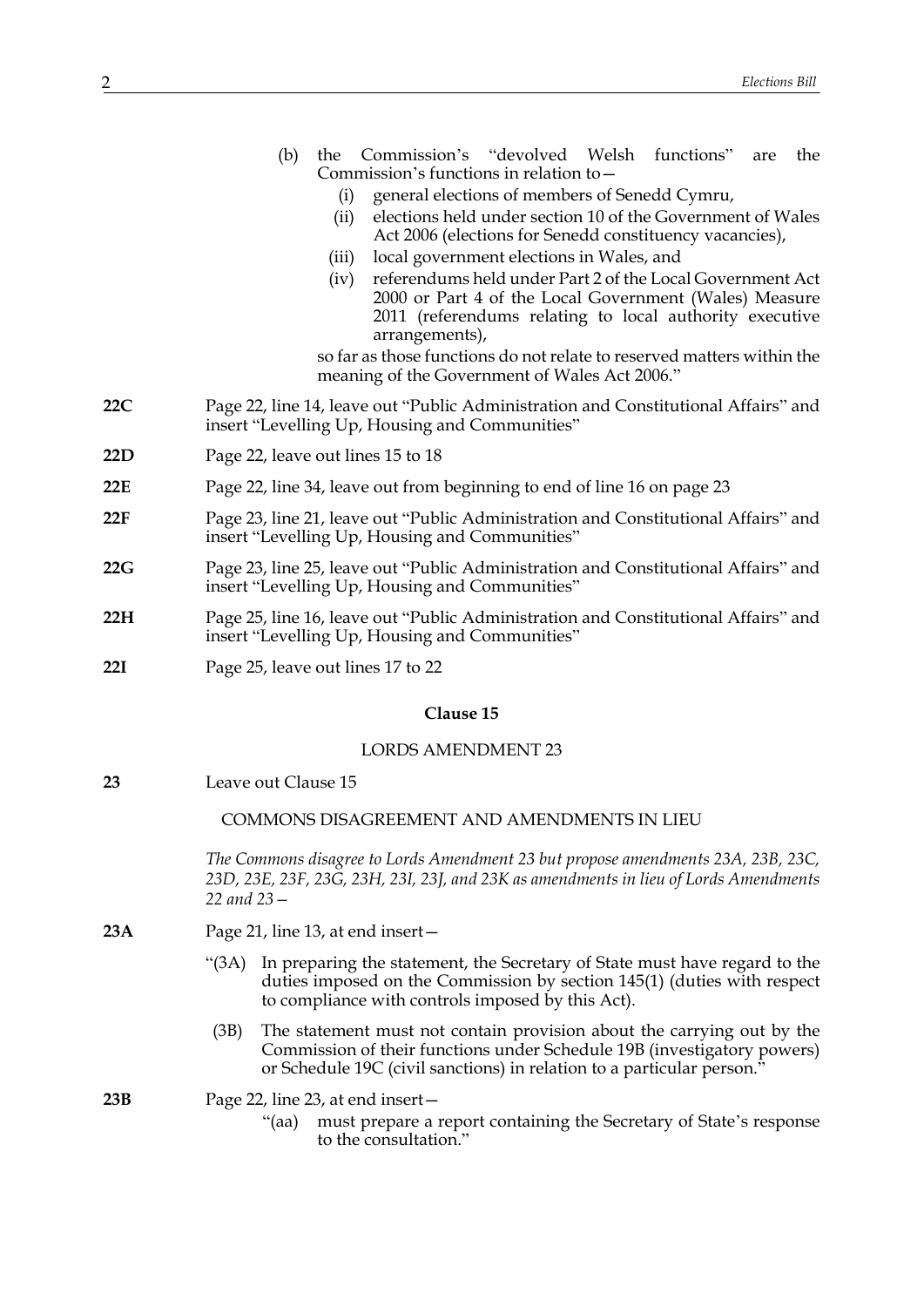**23C** Page 22, leave out line 24 and insert—

- "(3A) If, after complying with subsection (3), the Secretary of State proposes to designate the statement, the Secretary of State must lay before Parliament a document that—
	- (a) explains the Secretary of State's proposals,
	- (b) sets them out in the form of a draft statement, and
	- (c) contains the report prepared under subsection (3)(aa).
- (3B) Where a document is laid before Parliament under subsection (3A), no draft of the statement that the Secretary of State proposes to designate is to be laid before Parliament before the end of the 60-day period.
- (3C) In preparing a draft statement for laying before Parliament, the Secretary of State must consider any representations made during the 60-day period in relation to anything in the document laid under subsection (3A).
- (3D) If, after the end of the 60-day period, the Secretary of State wishes to proceed with designating the statement, the Secretary of State must lay before Parliament—
	- (a) the draft statement (incorporating any changes made in light of any representations made as mentioned in subsection (3C)), and
	- (b) a report containing the Secretary of State's response to any such representations."
- **23D** Page 22, line 25, leave out "(3)(b)" and insert "(3D)"

## **23E** Page 22, line 33, at end insert—

- "(aa) "the 60-day period" means the period of 60 days beginning on the day on which the document mentioned in subsection (3A) is laid before Parliament (or, if it is not laid before each House of Parliament on the same day, the later of the days on which it is laid);"
- **23F** Page 23, line 17, leave out "for the purposes of subsection (5)(a)" and insert "or the 60-day period for the purposes of subsection  $(5)(a)$  or  $(aa)$  respectively"
- **23G** Page 23, line 42, after "consultation" insert "and other pre-designation"
- **23H** Page 24, line 18, leave out "9 months" and insert "12 months"
- **23I** Page 24, line 32, at end insert ", or
	- (c) at the request of the Speaker's Committee, where the request—
		- (i) is made by notice given to the Secretary of State, and
		- (ii) gives details of the changes to the statement that the Speaker's Committee propose should be made.
	- (2A) Where a request is made in accordance with subsection  $(2)(b)$  or  $(c)$ , the Secretary of State must inform the Commission or the Speaker's Committee (as the case may be) how the Secretary of State proposes to deal with the request."
- **23J** Page 25, line 2, leave out "4C(2) (consultation requirements)" and insert "4C(2) to  $(3\overline{C})$  (consultation and pre-designation requirements)"
- **23K** Page 25, line 29, leave out " $4C(3)(b)$ " and insert " $4C(3D)(a)$ "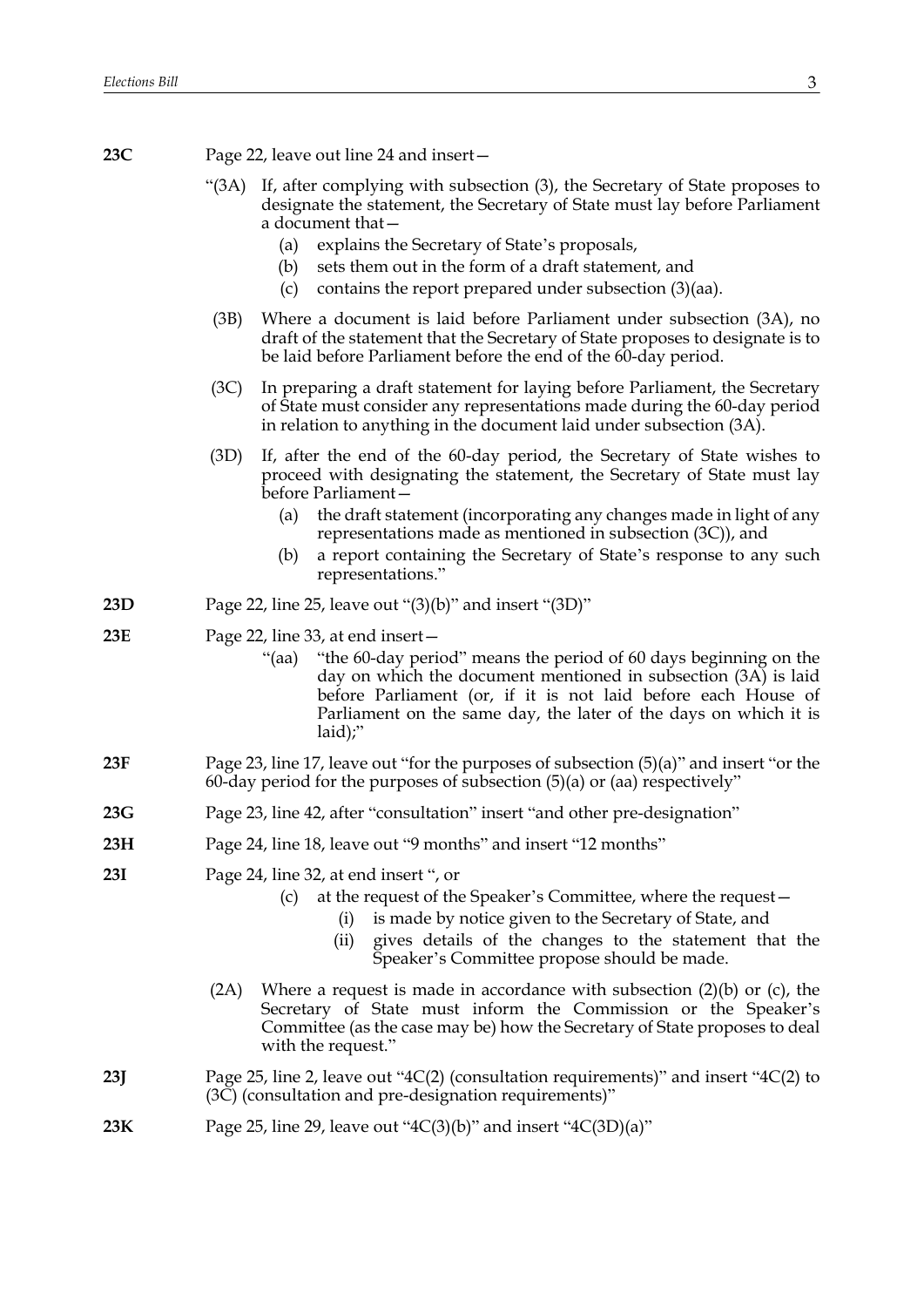#### **Schedule 1**

#### LORDS AMENDMENT 86

**86** Page 79, line 44, at end insert—

- "(1HA) In this rule a "specified document" also means any of the following documents (in whatever form issued to the holder)—
	- (a) a driving licence;
	- (b) a birth certificate;
	- (c) a marriage or civil partnership certificate;
	- (d) an adoption certificate;
	- (e) the record of a decision on bail made in respect of the voter in accordance with section 5(1) of the Bail Act 1976;
	- (f) a bank or building society cheque book;
	- (g) a mortgage statement dated within 3 months of the date of the poll;
	- (h) a bank or building society statement dated within 3 months of the date of the poll;
	- (i) a credit card statement dated within 3 months of the date of the poll;
	- (j) a council tax demand letter or statement dated within 12 months of the date of the poll;
	- (k) a P45 or P60 form dated within 12 months of the date of the poll;
	- (l) a standard acknowledgement letter (SAL) issued by the Home Office for asylum seekers;
	- (m) a trade union membership card;
	- (n) a library card;
	- (o) a pre-payment meter card;
	- (p) a National Insurance card;
	- (q) a workplace ID card;
	- (r) a student ID card;
	- (s) an 18+ student Oyster photocard;
	- (t) a National Rail Railcard;
	- (u) a Young Scot National Entitlement Card."

COMMONS REASON

*The Commons disagree to Lords Amendment 86 for the following Reason—*

**86A** *Because the Commons consider the requirement to provide adequate photographic identification to be the most effective means of securing the integrity of the electoral system.*